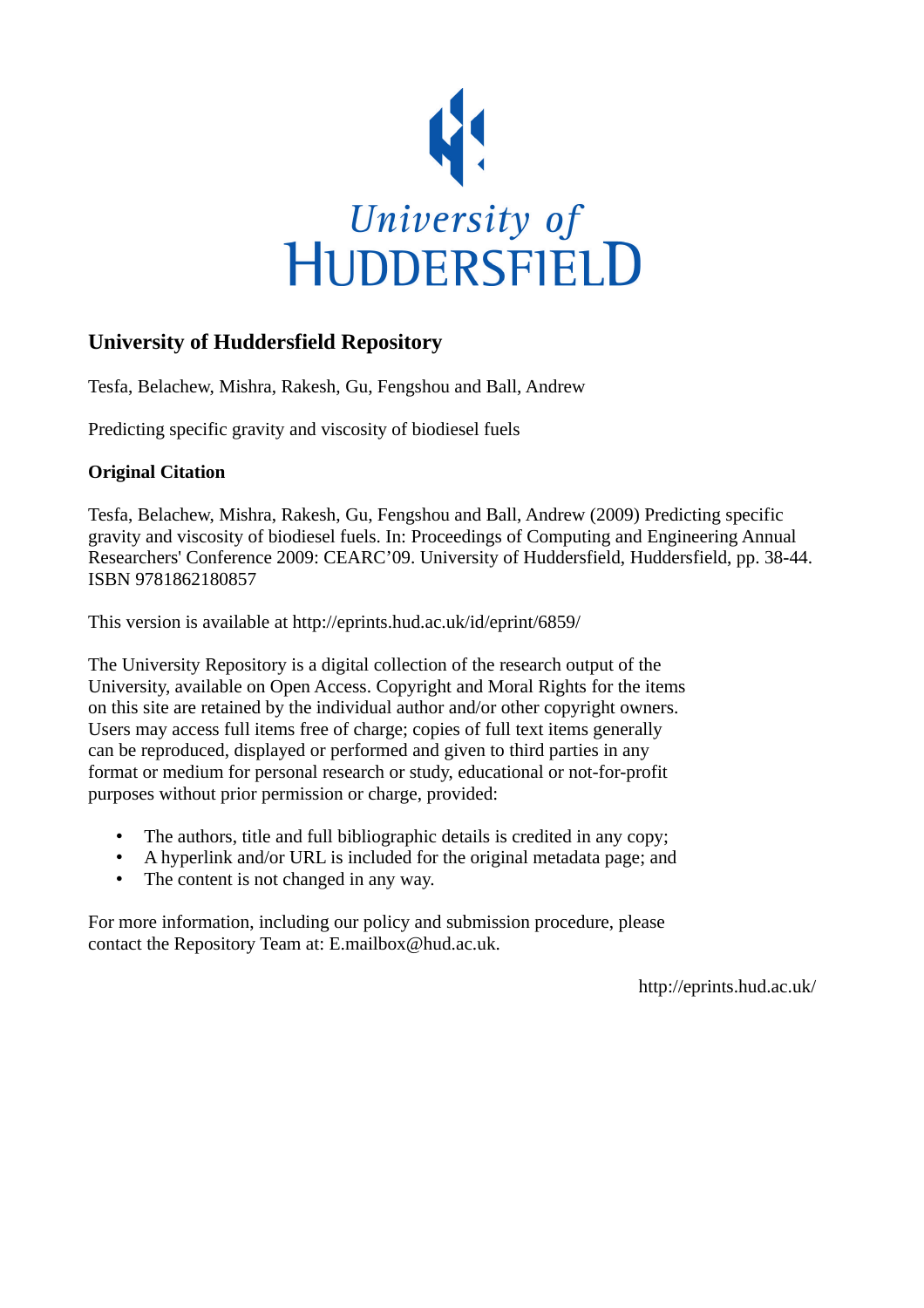## **PREDICTING SPECIFIC GRAVITY AND VISCOSITY OF BIODIESEL FUELS**

B. Tesfa, R.Mishra, F. Gu', A.Ball' University of Huddersfield,Queensgate, Huddersfield HD1 3DH, UK

### **ABSTRACT**

*Biodiesel is a promising non-toxic and biodegradable alternative fuel in transport sector. Of all the biodiesel properties, specific gravity and viscosity are the most significant for the effects they have on the utilization of biodiesel fuels in unmodified engines. This paper presents models, which have been derived from experimental data, for predicting the specific gravity and dynamic viscosity of biodiesel at various temperatures and fractions. In addition a model has also been developed to predict the dynamic viscosity of the biodiesel from its specific gravity. In order to develop these models, the specific gravity and viscosity of rapeseed oil biodiesel, corn oil biodiesel and waste oil biodiesel blends*   $(0B, 5B, 10B, 20B, 50B, 75B,$  and 100B) were tasted across a temperature range of 15.6<sup>°</sup>C to 90<sup>°</sup>C *using EN ISO 3675:1998 and EN ISO 3104:1996 test procedures. Evaluation of the proposed models shows it has same order of accuracy as the other models published in literature.* 

**Key words:** Biodiesel, Density, Viscosity, Blend, Fuel supply system

### **1. INTRODUCTION**

Biodiesel is an alternative fuel consisting of the alkyl monoesters of fatty acids derived from vegetable oil or animal's fats. An engine running on biodiesel shows inconsistency in performance and emission because of variation in physical and chemical properties associated with the use of different biodiesels. The physical and chemical property variations in biodiesels can be caused by feed stock, growing climate conditions, soil type, and production process [1]. Viscosity, specific gravity and heating value are the most important parameters for diesel engine performance and emission characterisation [2]. One of the major shortcomings of vegetable oils being used in diesel engines is their high viscosity. Higher viscosity causes poor fuel atomization during spray, increases the carbon deposition on fuel filter, demands more energy to the fuel pump and induces wear in the fuel pumps and injectors [3]. In addition, the higher viscosity of biodiesel fuel affects the start of injection, injection pressure and the fuel spray characteristics, which are the main parameters affecting engine performance and exhaust emission [4, 5, 6].The density of the diesel fuel is also very important, since other crucial performance parameters of the engine such as cetane number and heating value are correlated against it [7]. In addition the density values help to measure the amount of fuel used in fuel supply system by volume method [2]. The variability of the density affects the power rate and the fuel spray characteristics during fuel injection and combustion in cylinder. To improve viscosity and density of the biodiesel the available techniques, that are being used, are mixing the diesel with biodiesel and/or pre-heating the biodiesel [8]. To modify the specific gravity and the viscosity of the biodiesel; simple, stable and reliable mathematical models are very important. These models can be used in fuel supply system characterisation, fuel spray behaviour studies and fuel combustion analysis. The effects of temperature, fraction of biodiesel, and the chemical structure on specific gravity and viscosity have been reported and empirical correlations also developed [2-10]. Riazi and Al-Otaibi [9] developed a model for estimation of viscosity of fuels at various temperatures from its refractive index (I). In this model the equation needs determination of molecular weight, specific gravity, boiling temperature and refractive index of compounds. Tat and Van Gerpen [10] modified Andrade equation to determine the viscosity of the biodiesel at different temperatures. In their equation there are three constants that vary with type of biodiesel, blends and temperature. Most of the available methods for the estimation of viscosity of are either too complicated or inconvenient to use, or they require some input parameters which are not readily available. Therefore, the objective of this paper is to develop 'simple and accurate' models for prediction of the specific gravity and dynamic viscosity of biodiesel at various temperatures and biodiesel fraction. In addition a model has also been developed to predict the dynamic viscosity of the biodiesel from its specific gravity.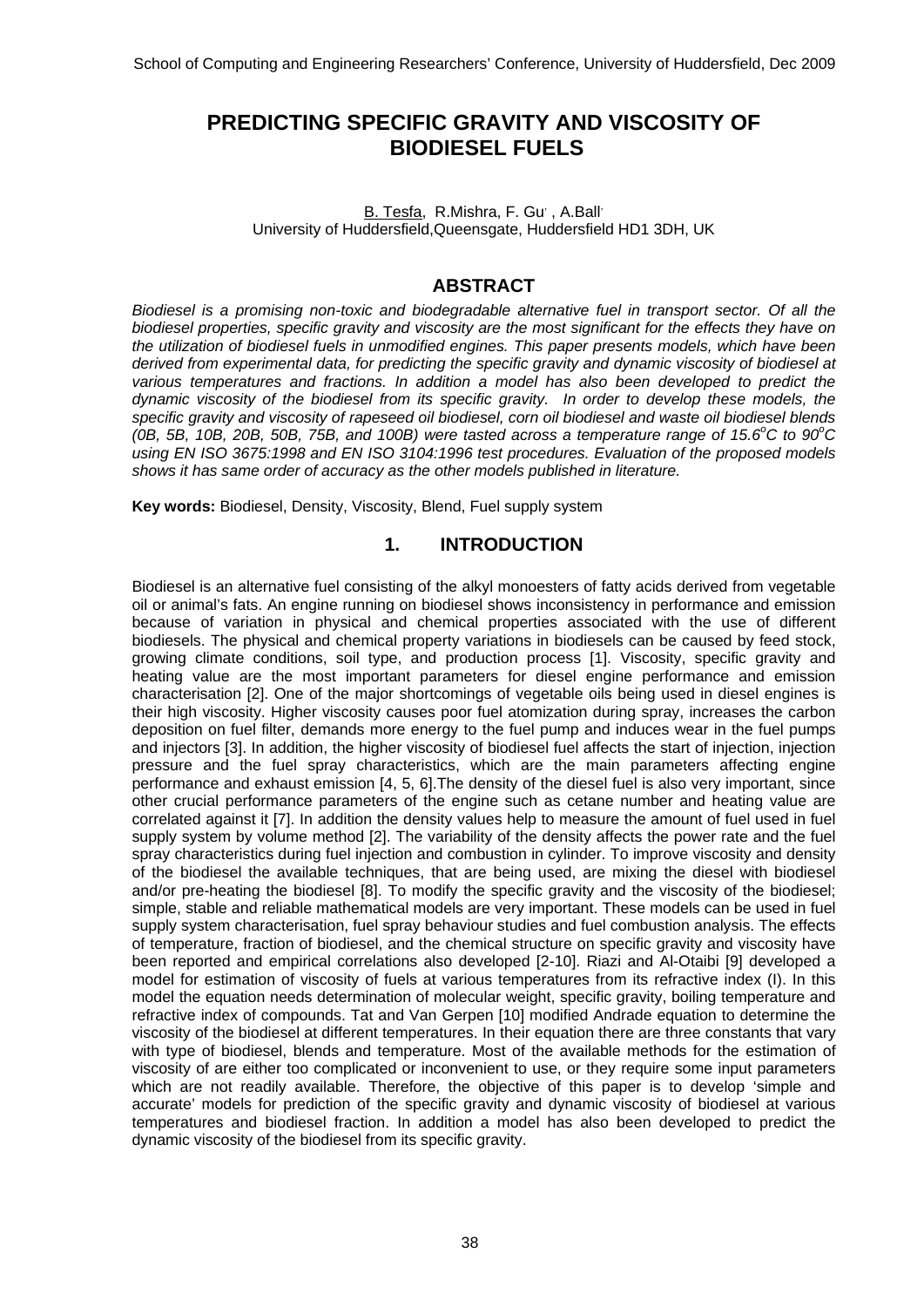## **2. MATERIALS AND METHODS**

#### *2.1 Materials*

The biodiesels used in this study were corn oil biodiesel, rapeseed oil biodiesel and waste oil biodiesel) and purchased from No-Fossil Fuel Corporation, Huddersfield.

 The corn oil biodiesel and rapeseed oil biodiesel were produced by transesterfication process from 'virgin' oil using methanol. The waste oil biodiesel was produced from local cooking oil waste. Normal diesel fuel was obtained from local fuel supplier. The biodiesel were blended with diesel fuel at 5%, 10%, 20%, 50%, 75% and 100% on volume base. For each biodiesel six samples were prepared and totally 19 samples were prepared for physical and chemical analysis.

#### *2.2 Specific Gravity Measurement*

 In this study the density was measured using hydrometer using the European test procedure, EN ISO 3675:1998 [11<sup>]</sup>. The glass hydrometer with specific gravity range of 0.7 to 1.0 within accuracy of three decimal places was used in the measurement. To collect temperature-dependent data, a 100ml graduated cylinder containing the biodiesel sample was placed in temperature controlled bath. The water bath temperature can vary from 15 to 95 $^{\circ}$ C. The test was repeated twice and the average value was taken.

#### *2.3 Viscosity Measurement*

The European test procedure standard [12], EN 3104:1996, was used to measure the kinematic viscosity of the samples. This method is commonly used to measure the kinematic viscosity of liquid petroleum products. Since biodiesels also have almost similar properties as the fossil fuel this method has been applied for the investigation of viscosity of the biodiesel. The kinematic viscosity is determined by measuring the time taken for a known volume of fuel flowing under gravity to pass through a calibrated glass capillary viscometer tube. Cannon-Fenske Viscometer tube (size B) and Selecta viscosity bath were used for this purpose. The size B viscometer has approximate constants of 0.01 and kinematic viscosity range  $2$  to 10mm<sup>2</sup>/s. The timing device with 0.01 seconds discrimination was used during the experimentation. The water bath temperature can vary from room temperature to 85°C. The viscosity values below the room temperature were determined from the regression correlation of this study and previous reports.

## **3. RESULT AND DISCUSSION**

#### *3.1 Predicting Specific Gravity of Biodiesel Fuels*

Specific gravity is the ratio of the density of the substance to that of water at  $15.6^{\circ}$ C. Figure 1 shows the variation of specific gravity of corn oil biodiesel, rapeseed oil biodiesel and waste oil biodiesel with the biodiesel fraction blend. Three of the biodiesel blends have closely matching specific gravity values with a minimum value of 0.853 at 0% biodiesel fraction and maximum value of 0.880 at 100% biodiesel fraction. It was observed that the specific gravity of a blend increases with increase in the value of biodiesel volume fraction. Since three of the biodiesels and its blends have very close specific gravity values a common first degree regression equation was developed taking the average slope and interception point. The regression equation is described by equation (1).

$$
SG_{\text{blend}} = 2.33x10^{-3} X + 0.855
$$

**(1)** 

Where  $SG_{\textit{blend}}$  is specific gravity of diesel and biodiesel blends and X is volume fraction of biodiesel at 15.6 $^{\circ}$ C. Clements (referenced in [13]) suggested using equation (2) to determine the specific gravity of different blends at a standard temperature. In this equation the specific gravity has been shown to be proportional to mass fraction of the constituents.

$$
SG_{blend} = \sum SG_i M_i \tag{2}
$$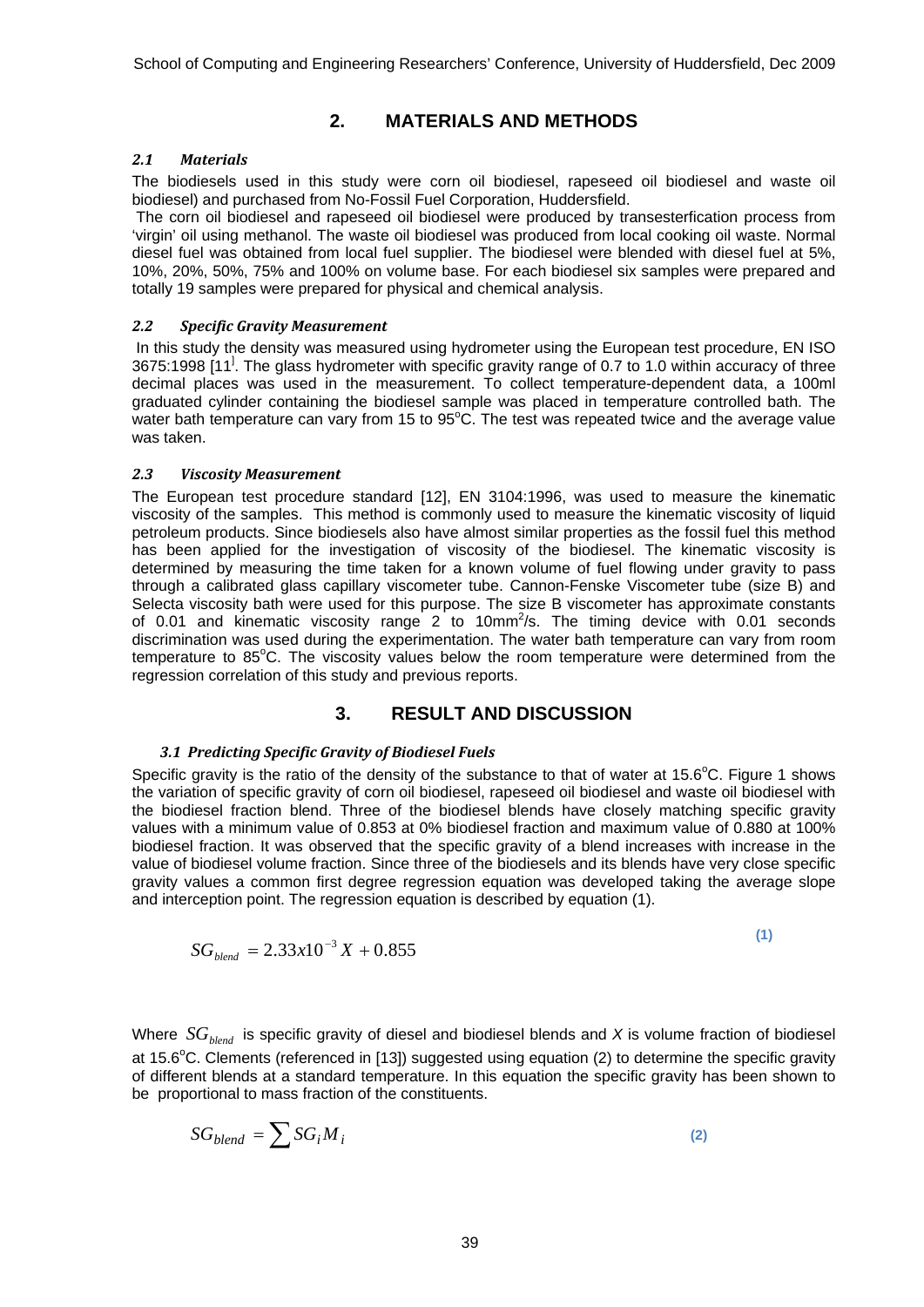Where *SG<sub>blend</sub>* is the specific gravity of the blend, *SG<sub>i</sub>* is the specific gravity of component *i*, and *M<sub>i</sub>* is the mass fraction of component *i.*

To test the accuracy of the proposed equation against the equation proposed in literature a comparative analysis was carried out by using the values obtained from the hydrometer method, equation (1) and mixing equation (2). A comparison of the hydrometer method and equation 2 has shown maximum absolute error of 0.50% whereas a comparison of the hydrometer method and equation 1 has shown maximum absolute error of 0.29%. The correlation coefficient ( $R^2$ ) for this data was 0.9945. This indicates that if the specific gravity of pure diesel and pure biodiesel are known, equation (1) or equation (2) can be used with confidence to determine the specific gravity of biodiesel blend at given blend percentage fraction.

After developing a correlation for specific gravity at a given temperature further work was carried out to establish effect of temperature on density. Figure 2 shows the effect of temperature on specific gravity of 100% biodiesel. For comparison the estimated specific gravity by Tat and Gerpen [7] correlation has also been included. The temperature was varied from 290K to 360K for 100% corn oil biodiesel, rapeseed and waste oil biodiesel and diesel. Three of the biodiesel have very closely matching specific gravity values at a given temperature. It was further seen that the specific gravity of the biodiesel decreases with the increase in temperature. To generate the regression correlation the average specific gravity of the biodiesel at given temperature was taken and a linear-regression equation (3) was developed. The measured average biodiesel specific gravity and regression line have maximum absolute error of 0.26% and  $R^2$  of 0.992. Similarly the specific gravity of diesel in relation with temperature was developed and described in equation (4). The diesel density values based on empirical equation and the measured density value have maximum absolute error of 0.15% and  $R^2$  of 0.9962.

$$
SG_{biod} = -6.9 \times 10^{-4} T + 1.075
$$
\n(3)

$$
SG_{\text{diesel}} = -6.57 \, x 10^{-4} T + 1.051 \tag{4}
$$

Where  $SG_{biod}$  is density of biodiesel,  $SG_{diesel}$  is density of diesel and *T* is temperature (K).The regression equation was compared with Tat and Gerpen equation and it was noticed that the maximum absolute error was about 3.5%. This difference may be due to the nature of the biodiesel used in Tat and Garpen study. In this study the biodiesels used have different sources and production processes. In figure 2 it can be seen that in between 320-330K the specific gravity of the biodiesel is similar to the normal diesel density (0.850 to 0.860). This implies if there is a system to pre-heat the biodiesel in temperature-range of 320-330K, the drawback of biodiesel in relation to density could be minimized. In the present study a new equation (5) has been developed using mixing equation (2) and the regression equations (equation 3 and 4) to estimate the specific gravity of biodiesel. Equation (5) can be used to determine the specific gravity of the binary blend of biodiesel and diesel at given temperature and blending fraction.

$$
SG_{mix} = (3.3E - 5T + 0.0244)X - 6.57E - 4T + 1.051
$$
\n(5)

Where  $SG_{mix}$  is density of the binary (kg/m<sup>3</sup>), X is volume fraction of the biodiesel and *T* is the temperature (K). The specific gravity as obtained from the experimental results of rapeseed oil biodiesel were compared with estimated value of biodiesel specific gravity using equation (5) and shows maximum error of 0.0054. This implies that equation (5) can be used to estimate the density of the biodiesel blend at any temperature and biodiesel fraction.

#### *3.2 Predicting Dynamic Viscosity of Biodiesel Fuels*

Viscosity is the resistance to flow in fluid system. Table 1 provides the data on the dynamic viscosity of corn oil biodiesel, rapeseed oil biodiesel, and waste oil biodiesel blends at different biodiesel volume fraction. The biodiesels' kinematic viscosity increase with increasing biodiesel blend fraction for all the blends. The experimental data were correlated as function of biodiesel fraction by empirical second degree equation described as equation (6) and a similar correlation was reported by Apetekin and Cankci[2]. The coefficients of equation (6) values are described in table 1 for the three biodiesels. This equation can be used to estimate the viscosity of biodiesel at a given biodiesel fraction.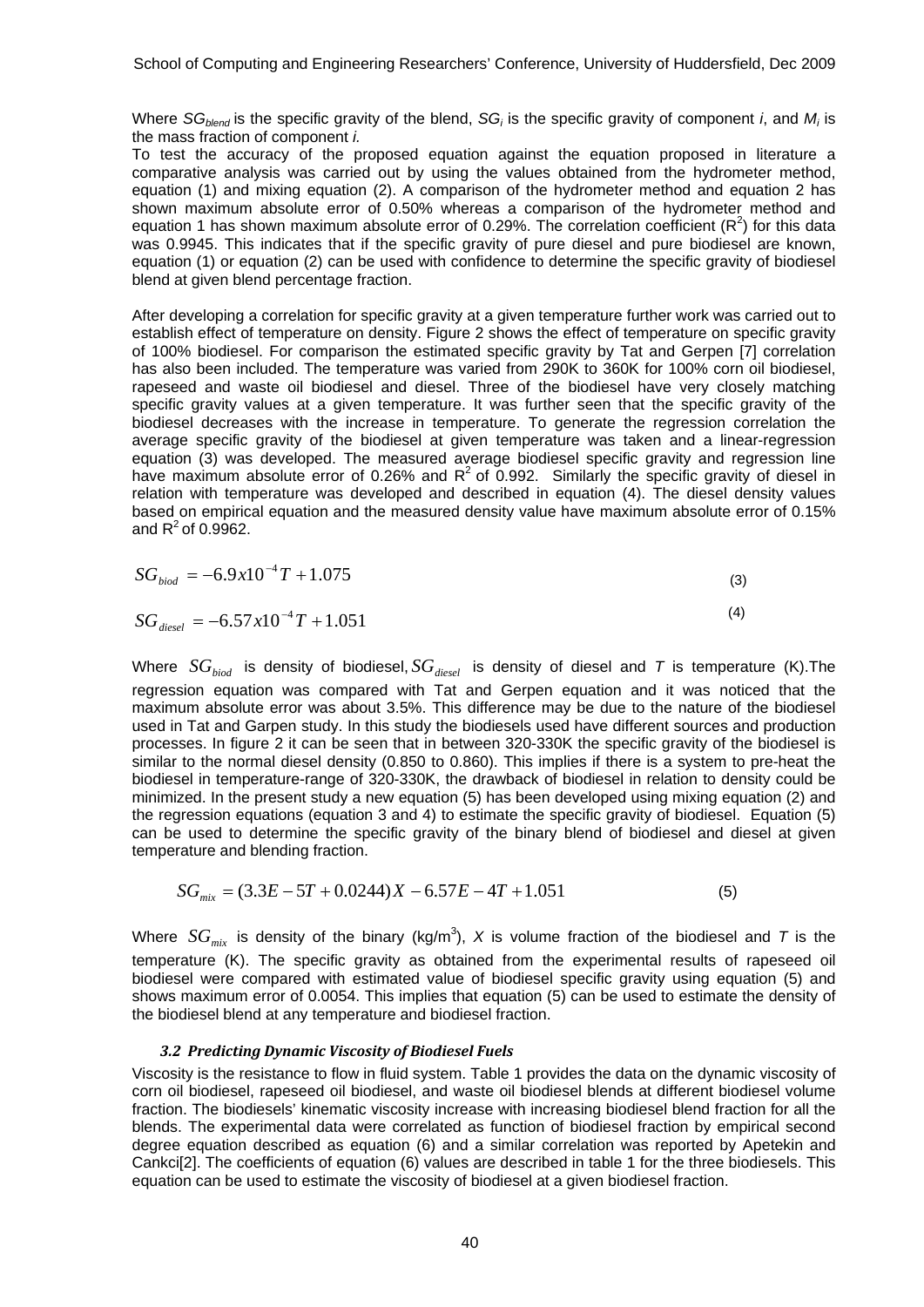School of Computing and Engineering Researchers' Conference, University of Huddersfield, Dec 2009

$$
\mu_{corr} = Ax^2 + Bx + C \tag{6}
$$

Where  $\mu_{corr}$  is the dynamic viscosity (Pa.s), A, B, C are coefficients of the second degree equation and X is biodiesel fraction. A more well known mixing law available in literature is, the Grun-Nissan and Katti-chaudhri law, originally proposed by Arrhenis [14]. The law is written as equation (7).

$$
\ln(\nu_{\text{max}}) = x_1 \ln(\nu_1) + x_2 \ln(\nu_2) \tag{7}
$$

Where,  $v_{mix}$  is the kinematic viscosity (mm<sup>2</sup>/s) of the mixture,  $v_1$  and  $v_2$  are kinematic viscosities (mm<sup>2</sup>/s) of components 1 and 2 and  $x_1$  and  $x_2$  are the volume fractions of components of 1 and 2. In this study the kinematic viscosity was changed to dynamic viscosity. Table 1 also presents the measured viscosity values, the calculated viscosity values by equations (6 and 7), the correlation regression equation (6) coefficients,  $R^2$  values, and the absolute error between the measured and calculated viscosity of different biodiesel.

| Type of<br><b>Biodiesel</b>  | <b>Blend</b><br>(%) | Measured<br>dynamic<br>viscosity | A           | B           | C      | $R^2$  | Calculated dynamic<br>viscosity by: |        | Absolute error<br>between measured<br>and |        |
|------------------------------|---------------------|----------------------------------|-------------|-------------|--------|--------|-------------------------------------|--------|-------------------------------------------|--------|
|                              |                     |                                  |             |             |        |        |                                     |        |                                           |        |
|                              |                     |                                  |             |             |        |        |                                     |        | $10^{-3}$ Pa.s                            |        |
|                              |                     |                                  |             |             |        |        |                                     |        |                                           |        |
| Corn oil<br><b>Biodiesel</b> | 0                   | 2.9868                           | $8x10^{-9}$ | $1x10^{-5}$ | 0.0031 | 0.9891 | 3.0661                              | 2.9868 | 0.0794                                    | 0.0000 |
|                              | 5                   | 3.2581                           |             |             |        |        | 3.1401                              | 3.0479 | 0.1180                                    | 0.2102 |
|                              | 10                  | 3.2087                           |             |             |        |        | 3.2094                              | 3.1049 | 0.0007                                    | 0.1038 |
|                              | 20                  | 3.1996                           |             |             |        |        | 3.3421                              | 3.2148 | 0.1425                                    | 0.0153 |
|                              | 50                  | 3.7697                           |             |             |        |        | 3.7680                              | 3.5852 | 0.0017                                    | 0.1846 |
|                              | 75                  | 3.9684                           |             |             |        |        | 4.1437                              | 3.9315 | 0.1753                                    | 0.0369 |
|                              | 100                 | 4.3015                           |             |             |        |        | 4.5240                              | 4.3015 | 0.2226                                    | 0.0000 |
|                              |                     |                                  |             |             |        |        |                                     |        |                                           |        |
| Rapeseed<br>biodiesel        | 0                   | 2.9868                           | $5x10^{-8}$ | $1x10^{-5}$ | 0.0031 | 0.9874 | 3.0180                              | 2.9868 | 0.0312                                    | 0.0000 |
|                              | 5                   | 3.2297                           |             |             |        |        | 3.0849                              | 3.0602 | 0.1448                                    | 0.1695 |
|                              | 10                  | 3.3503                           |             |             |        |        | 3.1615                              | 3.1445 | 0.1887                                    | 0.2057 |
|                              | 20                  | 3.4964                           |             |             |        |        | 3.2783                              | 3.2808 | 0.2182                                    | 0.2157 |
|                              | 50                  | 3.8669                           |             |             |        |        | 3.6931                              | 3.7887 | 0.1738                                    | 0.0783 |
|                              | 75                  | 4.0276                           |             |             |        |        | 4.0524                              | 4.2707 | 0.0248                                    | 0.2432 |
|                              | 100                 | 4.8188                           |             |             |        |        | 4.4289                              | 4.8188 | 0.3899                                    | 0.0000 |
|                              |                     |                                  |             |             |        |        |                                     |        |                                           |        |
| Waste oil<br>biodiesel       | 0                   | 2.9868                           | $2x10^{-8}$ | $1x10^{-5}$ | 0.0031 | 0.9921 | 3.0695                              | 2.9868 | 0.0828                                    | 0.0000 |
|                              | 5                   | 3.3184                           |             |             |        |        | 3.1407                              | 3.0615 | 0.1777                                    | 0.2570 |
|                              | 10                  | 3.2331                           |             |             |        |        | 3.1996                              | 3.1233 | 0.0334                                    | 0.1097 |
|                              | 20                  | 3.3980                           |             |             |        |        | 3.3335                              | 3.2602 | 0.0645                                    | 0.1378 |
|                              | 50                  | 3.7267                           |             |             |        |        | 3.7848                              | 3.7009 | 0.0581                                    | 0.0258 |
|                              | 75                  | 4.2453                           |             |             |        |        | 4.2416                              | 4.1287 | 0.0037                                    | 0.1166 |
|                              | 100                 | 4.5825                           |             |             |        |        | 4.7381                              | 4.5825 | 0.1557                                    | 0.0000 |
|                              |                     |                                  |             |             |        |        |                                     |        |                                           |        |

Table 1 Dynamic viscosity of biodiesel and its blends at 40°C.

The dynamic viscosity of the biodiesel varies in the range of  $2.96x10^{-3}$  to  $4.81x10^{-3}$ Pa.s. The maximum absolute error between the measured and calculated dynamic viscosity (by Grun-Nissan equation (7)) is 0.257. The measured and regression correlation have maximum absolute error of 0.389 and the minimum  $R<sup>2</sup>$  value of 0.987. Both Grun-Nissan and the empirical correlation proposed in this study have reasonable accuracy to estimate the dynamic viscosity of the biodiesels. However the regression coefficient variation with type of the biodiesel creates difficulty of using the correlation equation (6). Figure 3 shows the dynamic viscosity of 100% corn oil, rapeseed oil and waste oil biodiesel variation with temperature range of 295K to 360K. It can be seen that the dynamic viscosity of the biodiesel decrease with the increase of the temperatures. The empirical correlation for the dynamic viscosity and temperature is described by equation (8) which has been developed based on the experimental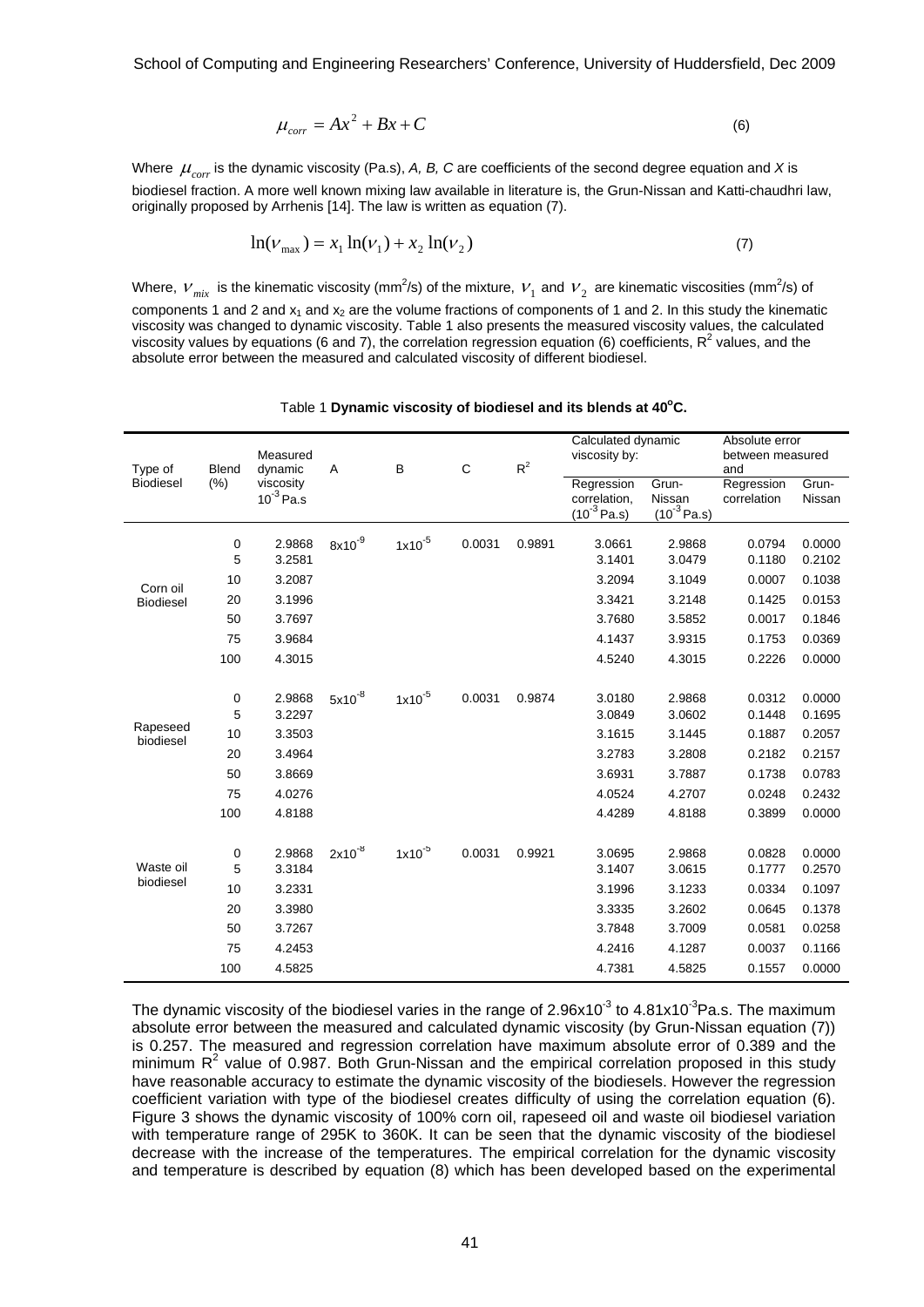results. The correlation has R<sup>2</sup> value of 0.9999 and is similar to Joshi *et al*. correlation [15]. Joshi *et al.* [15] and Tat & Gerpen [13] have modified the Arrhens equation for predication of biodiesel dynamic viscosity at different temperature. The viscosity values obtained from Joshi *et al*. and Tat & Gerpen dynamic viscosity correlations and the regression correlation developed in this study are shown in figure 4. All of the correlations curves follow the same trend. This correlation developed in this study has maximum absolute error of 0.65 whereas Joshi *et al*. and Tat & Gerpen have an error of 0.45.

$$
\mu_{corr} = -0.0285 \ln(T) + 0.1659\tag{8}
$$

Where T is the temperature in K, and  $\mu_{\scriptscriptstyle corr}$  is the kinematic viscosity in mm<sup>2</sup>/s.

Further analysing the experimentally measured specific gravity and dynamic viscosity of biodiesel an equation was developed relating viscosity as function of specific gravity as shown below in equation (9). This equation could be used to estimate dynamic viscosity of the biodiesel for known specific gravity of biodiesel. This will save the skilled manpower, chemicals and test facilities to be expensed for experimental analyses of viscosity.

$$
\ln(\mu) = 35.7SG - 36.1\tag{9}
$$

Where  $\mu$  is dynamic viscosity and *SG* is specific gravity of the biodiesel at given temperature. Furthermore, Grun-Nissan equation (7) has been further modified and a new euation has been developed [ equation (10)] by combining equation 3, 4 and 9 to determine the viscosity of the blend at given temperature and biodiesel fraction. The modified mixing equation has maximum absolute error of 0.50.

$$
\ln(\mu_{mix}) = (-0.0012T + 0.8456)X - 0.0234T + 1.363
$$
\n(10)

Where  $\mu_{mix}$  dynamic viscosity of the biodiesel X is volume fraction of the biodiesel and T is the temperature (k). Equation (10) can be used to determine the dynamic gravity of the binary blend of biodiesel and diesel at given temperature and blending fraction.

#### **4. CONCLUSION**

In this study models have been developed for predicting the specific gravity and dynamic viscosity of biodiesel at various temperatures and fractions using experimental data. The experiments have been conducted according to EN ISO 3675:1998 and EN ISO 3104:1996 test procedures. From the study the following conclusion can be drawn:

- 1. The specific gravity and viscosity of the rapeseed oil biodiesel, corn oil biodiesel and waste oil biodiesel blends (0B, 5B, 10B, 20B, 50B, 75B, and 100B) have been measured within a temperature range of 15.6 $\degree$ C to 90 $\degree$ C. It is noticed that specific gravity and viscosity of the biodiesels increase with increase in the biodiesel fraction. It is also seen that the specific gravity and viscosity of each blend decreases with increase of the temperature.
- 2. Empirical equations to predict the specific gravity of biodiesel and its blends as function of biodiesel fraction and temperature has been developed. The empirical equation and the measured data are closely matched with a maximum error of 0.0054.
- 3. Empirical equations to predict the dynamic viscosity of biodiesel and its blends from specific gravity of biodiesel have been developed.
- 4. The Grun-Nissan viscosity equation has been further modified to predict the dynamic viscosity of biodiesel from the biodiesel fraction and temperature values. All the empirical equations show fair degree of accuracy.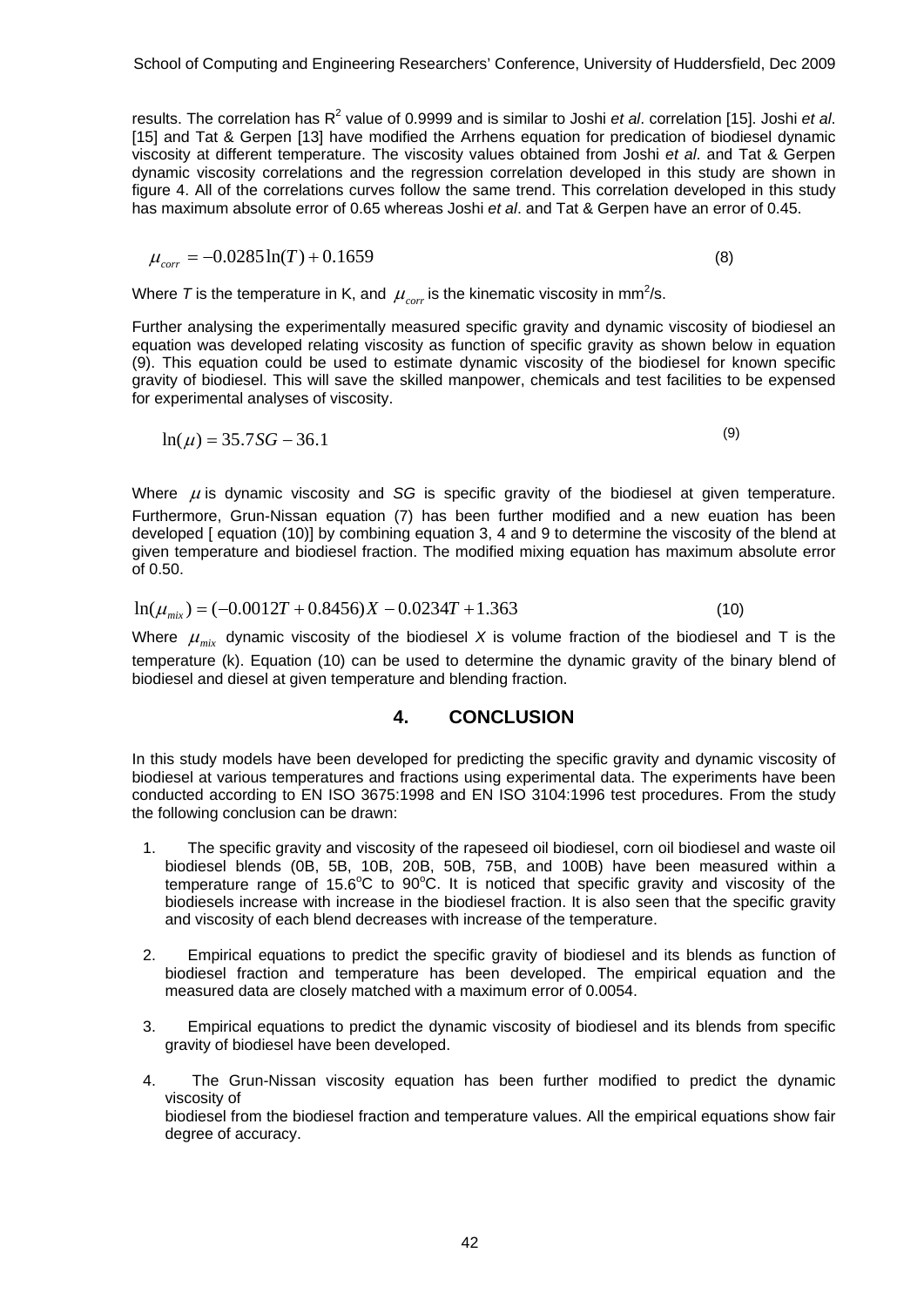

280 300 320 340 360 380  $0.78 - 0.780$ 0.8 spesfic gravity<br>0.82<br>0.82 0.84 0.86 0.88 Temperature(K) spesfic gravity corn oil biodiesel rapeseed oil biodiesel waste oil biodiesel this study correlation Tat and Gerpen correlation

Figure 1 Measured specific gravity of corn oil, rapeseed and waste oil biodiesel as function of biodiesel fraction



Figure 3 Measured dynamic viscosity Corn oil,<br>rapeseed and waste oil biodiesel as Figure 4 Predicted dynamic viscosity of biodiesel function of temperature with temperature range of 290K to 360K

Figure 2 Measured and predicted specific gravity of biodiesel in the temperature range of 290K to 360K